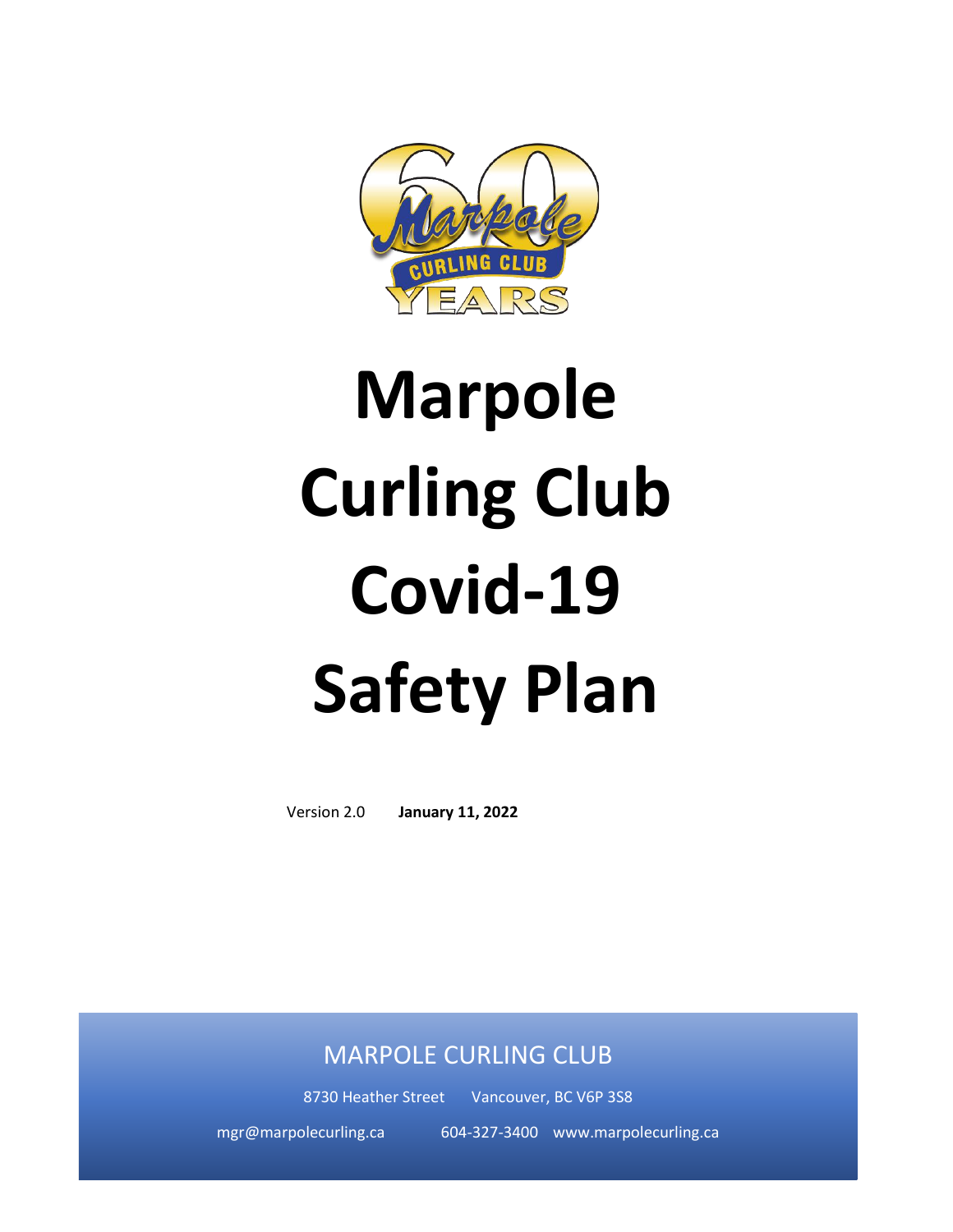**Index:**

**Overview**

**General**

**Participant/Curler Guidelines**

**Modified Scheduling**

**Changerooms and Washrooms**

**Masks**

**Enhanced Cleaning Protocols**

**Staff & Volunteer Training**

**Rental Equipment**

**Pro Shop/Office**

**Lounge and Games Room**

**Medical** 

**COVID –19 Reporting of Cases & Outbreaks**

**Appendices**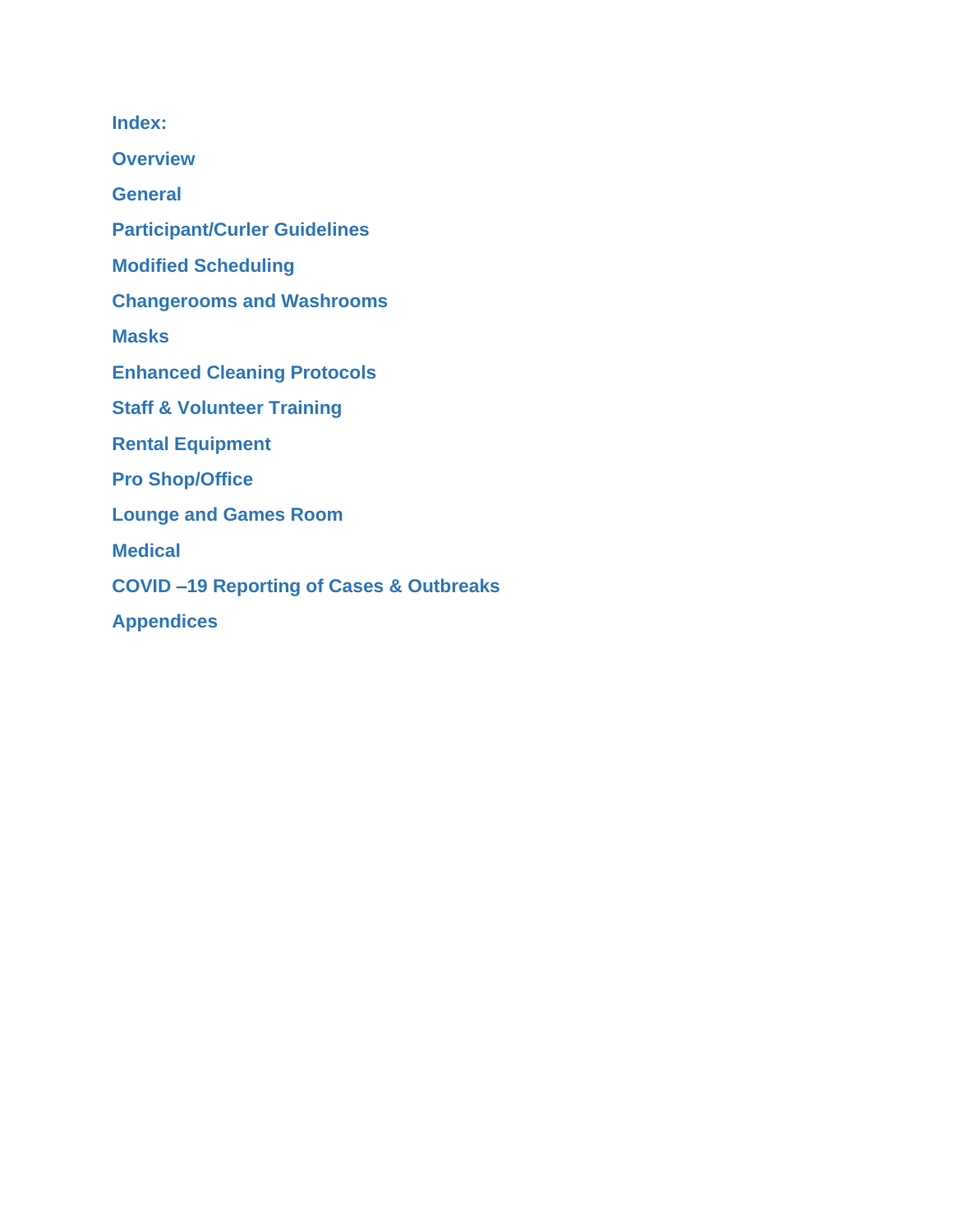#### **Overview**

All activities in our curling club must operate within current provincial health restrictions in order to limit the transmission of Covid-19 in our community. This Safety Plan meets expectations of WorkSafeBC and is compliant with existing Public Health Office (PHO) Orders. It was generated by a Covid-19 Committee made up of the Club Manager, and Club President, in consultation with staff as needed.

To help reduce the risk of infection to COVID-19, **The Marpole Curling Club Safety Plan** is required to be followed by Curlers, Staff, Volunteers and anyone who enters the facility. The plan is based on the following principles:

# **Five principles for every situation**

| <b>Personal</b>                                                                                            | <b>Stay home if</b>                                                                                                                                          | <b>Environmental</b>                                                                                           | Safe social                                                                                                                                                         | <b>Physical</b>                                                                                                                                |
|------------------------------------------------------------------------------------------------------------|--------------------------------------------------------------------------------------------------------------------------------------------------------------|----------------------------------------------------------------------------------------------------------------|---------------------------------------------------------------------------------------------------------------------------------------------------------------------|------------------------------------------------------------------------------------------------------------------------------------------------|
| <b>Hygeine</b>                                                                                             | you are sick                                                                                                                                                 | <b>Hygeine</b>                                                                                                 | <b>interactions</b>                                                                                                                                                 | <b>Modifications</b>                                                                                                                           |
| Frequent<br>hand washing<br>Cough into<br>vour sleeve<br>Wear a non-<br>medical mask<br>No hand-<br>shakes | Routine daily<br>٠<br>screening<br>Anyone with<br>any symp-<br>toms must<br>stay away<br>from others<br>Returning<br>٠<br>travellers<br>must self<br>isolate | • More frequent<br>cleaning<br>Enhanced<br>$\bullet$ .<br>surface sani-<br>tation<br>• Touchless<br>technology | Meet with<br>small numbers<br>of people<br>Maintain<br>distance<br>between you<br>and people<br>Size of room:<br>the bigger the<br>better<br>Outdoor over<br>indoor | $\cdot$ Spacing<br>within rooms<br>or in transit<br>• Room design<br>Plexiglass bar-<br>٠<br>riers<br>• Movement of<br>people within<br>spaces |

# **General**

- All members, staff and volunteers must read, understand and comply with the most current Safety Plan, and all relevant Policies (for example, the Illness Policy in appendix A) and posted Protocols.
- All members must sign a Liability Waiver and Declaration of Compliance (appendix B) at registration. If under the age of majority – parents or guardians must also sign an Assumption of Risk document.
- Registrations will be done ONLINE only and credit card payments to be accepted ONLINE or over the phone.
- Anyone entering the building (staff, volunteers, suppliers, maintenance groups, curlers, etc.) must sanitize hands without undue delay upon entering and departing the building. Sanitizing stations are available throughout the facility
- All people entering the Club must be fully vaccinated.
- Masks will be mandatory in all areas except when curling at designated sheet in the ice shed or when seated in the lounge.
- Occupancy signs will be posted in all public access common spaces, as appropriate. If any space is at capacity, you must please move, in a timely fashion, to a different space or leave the building until occupancy allows.
- Staff/volunteers will monitor all activities to ensure proper physical distancing and protocols are being followed at all times.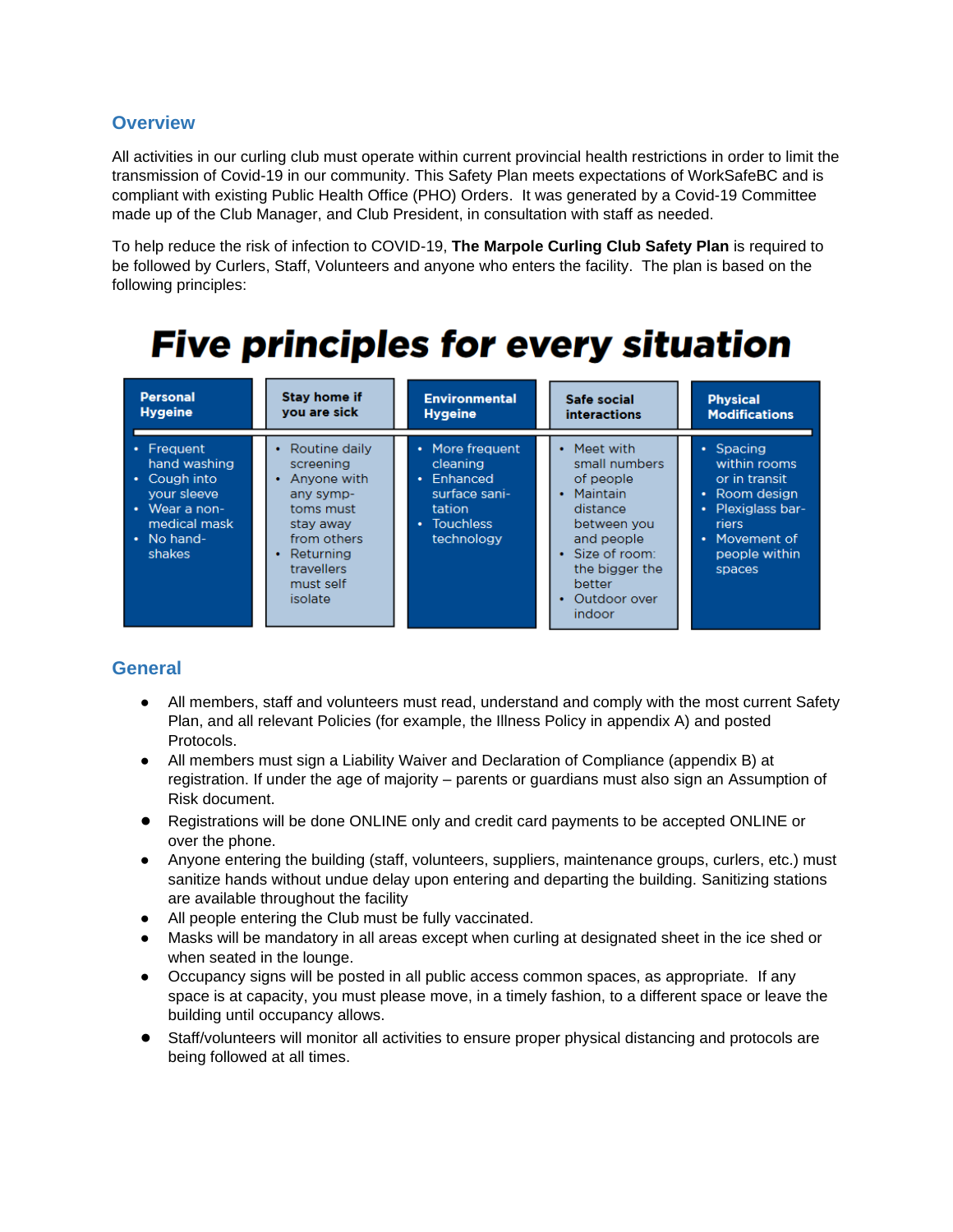# **Participant / Curler Guidelines**

- You must STAY HOME if you are sick, have COVID-19 or flu-like/respiratory symptoms or are required to self isolate, or if you are on the Prohibited Persons Policy.
- Arrive no sooner than 15 minutes before the start of your scheduled game. Consult your league's schedule to note your game's staggered start time (if applicable) and assigned sheet before arriving at the Club. If you arrive at the club, outside your game's designated staging time, remain in your vehicle until appropriate.
- You must wear a mask before entering the club.
- Arrive dressed to play, if possible. Please limit bags, equipment, and personal belongings as much as possible as we will have limited space to store these items during the game time.
- Refrain from touching other curlers equipment i.e. rocks, brooms, sliding devices, etc.
- Refrain from touching any and all icemaking equipment and/or club equipment (scraper, pebbling equipment, ladders, brooms, nipper, etc.)
- Instead of a handshake, perhaps give a friendly wave or tap brooms to start your game.
- Use the on-ice decals to help maintain your physical distance and to locate the correct places to stand during the game. See Appendix C for possible flow on the ice using those markers.
	- $\circ$  Use of on-ice benches is discouraged. If used: a) only one person may seat at a time, b) be sure that using the seat does not disrupt effective people flow on the ice and c) maintain physical distance at all times.
- Tissues and waste bins will be available both ends of each sheet. Curlers reminded to cough or sneeze into sleeve and sanitize hands after using tissues.
- Players exiting the ice shed at end of game or for any other reason (i.e. to use the washroom) must sanitize their hands before leaving the ice shed and also when re-entering the ice shed (if re-entering). Enter the lobby only if clear and safe to do so. Maintain physical distancing at all times. A mask must be worn any time you leave your designated sheet.

# **Modified Scheduling**

The following measures have been enacted to manage lobby and Club occupancy during the high occupancy times for league play, such as start of draw.

- For leagues that utilize 5 or 6 sheets, when possible, they will start at staggered start times to minimize lobby occupancy.
	- $\circ$  Typically odd sheets starting at the posted time and even sheets starting 15 minutes later (your league may differ: Contact your league organizer).
	- $\circ$  Please arrive only 15 minutes or less before your expected start time (contact League organizer or review schedule in advance to know your expected start time).
- For all other leagues, you must obey lobby occupancy limits. If the lobby is at capacity when you arrive, please proceed upstairs to an available area or, if allowed, enter the ice shed to wait for your ice to be available.
	- $\circ$  If you enter the ice shed, you must maintain physical distancing and you must not interfere with the ice staff performing their duties. Do not enter the ice area until your sheet is prepared; stay on the backboards.
- People performing scheduling duties will:
	- $\circ$  Spread out sheet usage if possible to maximize distancing within the ice shed. For example: leagues utilizing 4 sheets shall use sheets 1, 3, 4 and 6
	- Balance any late/early draw times to equalize the number of people in each draw as much as possible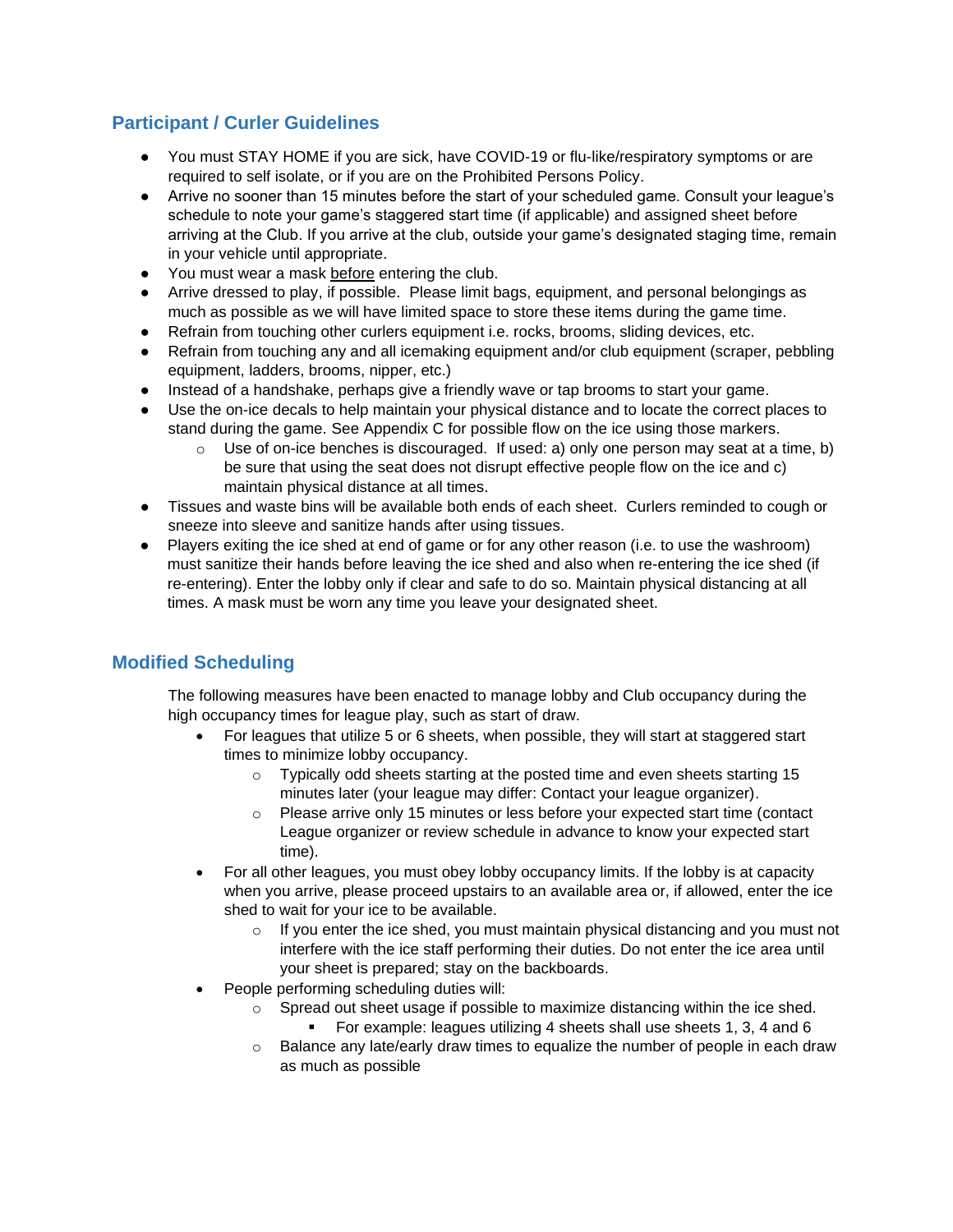# **Changerooms & Washrooms**

- Obey all occupancy signage for changerooms and washrooms. If a changeroom or washroom is at capacity, please wait until people leave the area to enter. If the waiting area (lobby, etc.) is at capacity, please wait upstairs (i.e. Magnusson Room). It is strongly recommended to come to curling dressed to play, to limit occupancy strain on the changerooms. Magnusson room can also be used to change shoes if needed.
- Practice physical distancing at all times.

#### **Masks**

- All staff/volunteers and curlers must wear a mask before entering the building, and throughout the building, except when curling on your sheet or when seated in the lounge.
- Masks are recommended but not required, during play. If intending to wear a mask during game play, please bring more than 1 as they get damp quickly, losing their effectiveness.
- Curlers must sanitize their hands without undue delay when finished their game and when removing/re-attaching mask following game.

# **Enhanced Cleaning Protocols**

- All high touch surfaces have been identified and daily disinfection of identified surfaces and structures will be followed by staff
- Hand sanitizer, disinfecting wipes/solutions, gloves, garbage bags and hand washing facilities are available throughout the building, for staff performing cleaning.
- Cleaning protocols for public spaces (i.e. lobby, ice shed, washrooms, and lounge areas) will be posted.

# **Staff & Volunteer Training and Protocols**

Staff and volunteer safety are valued as a key component to minimizing the risk of COVID- 19 and a healthy working environment. Staff and volunteers will be educated in the following areas:

- Proper mask handling and glove fitting (including removal/disposal).
- Proper hygiene procedures including hand washing and cough/sneeze etiquette.
- Location of sanitizers, disinfecting supplies, washing areas and PPE
- Specific cleaning protocols will be provided and reviewed for ice technicians, coaches, and bartenders.
- How to report unsafe conditions, possible exposures to COVID -19 and understanding symptoms.
- Documentation of staff training and materials will be kept on file.

Contracted workers (i.e., caterers) will be responsible to follow the Marpole Curling Club's Safety Plan for entry into the building and also to submit their own COVID-19 Safety Plan for approval.

# **Rental Equipment – Grippers, Brooms, Sliders, Measuring Devices throwing sticks and Gliders (crutches)**

- Curlers should sanitize hands before and after using any rental equipment or device (measuring stick).
- Please return rental equipment to the marked areas. Payment should be made into the appropriate payment box located at the club.
	- o Please remit, in broom box, \$2 per use.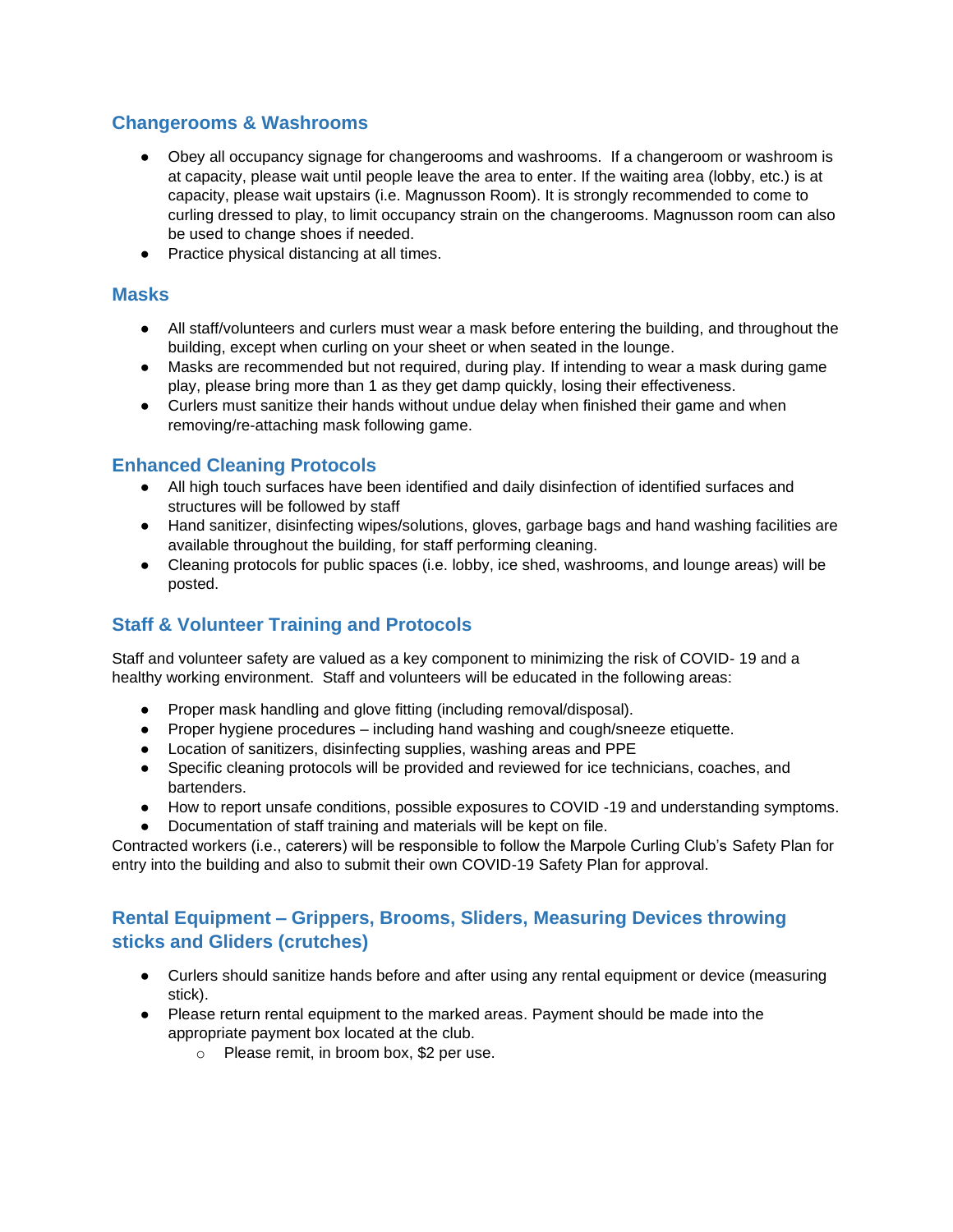# **Pro shop/Office**

- Office transactions and Pro shop sales are available by advance appointment only. o Regular Office hours will not be maintained until further notice
- Stay home if you are feeling sick
- Maximum 2 people (including manager) allowed in Office at one time
- Mask must be worn at all times. Employees will wear PPE to protect themselves and members/guests
- Disinfect hands upon entering
- There will be no refunds / exchanges on merchandise
- Respect physical distancing (6 feet/2 meters)
- Purchases to be made by debit or credit only
- All high contact surfaces debit machine, door handles, telephone, photocopier, storage bins, etc. will be sanitized daily
- Please refrain from touching items, as much as possible, unless intending to purchase

# **Upstairs Lounge, Dan Magnuson Room and Games Room**

- Games room and Dan Magnuson Room are open however, they may be used as holding areas to deal with occupancy issues throughout the club (such as lobby "high occupancy periods" before games or when the lounge is at capacity), so use for other purposes is discouraged at this time.
- Occupancy limits will be posted and must be adhered to at all times.
- Once seated, there must be no moving from table to table. Drinking and eating must only be performed while seated and not while standing to watch games etc..
- Tables are set for 4 persons only. (Maximum 6)
- Tables have been placed to allow for PHO quidelines. Do not move tables or relocate seating areas. Maintain distancing whenever standing or moving throughout the lounge.
- Self service bar is available please follow distancing markers while waiting.
	- o Debit or credit is highly preferred over cash
- Staff will wear PPE at all times and the bar area has appropriate barriers. Please respect the barriers and maintain physical distance with bar staff at all times.
- Staff will thoroughly disinfect all tables, chairs and debit machine after use and regularly.
- Chairs along windows are spaced out for member spectators. If drinking you must stay seated. If spectating/standing you must continue to wear a mask.

# **Medical / First Aid**

- If someone requires first aid, PPE (mask and gloves) must be used and will be available (located in first aid cabinet in the lobby) to attending any injury or illness.
- WorkSafeBC's protocols for occupational first aid attendants on safely treating individuals may prove to be a valuable resource (see References).
- Red Cross Canada's protocols for an unresponsive person during COVID-19 provides additional resources (see References).
- If someone becomes ill while at the club, if able, they should leave the Club without undue delay and follow Illness Policy or other relevant Club guidelines and/ or PHO orders/guidelines.

# **Reporting COVID-19 Cases or Outbreaks:**

- In the case of a known or suspected case or an outbreak of Covid-19, the Marpole Curling Club Illness Policy (see Appendix A) should be followed.
- The Club will fully cooperate with the Public Health Office instructions. The Club may modify, restrict, postpone, or cancel activities and contact members as soon as possible, as a result.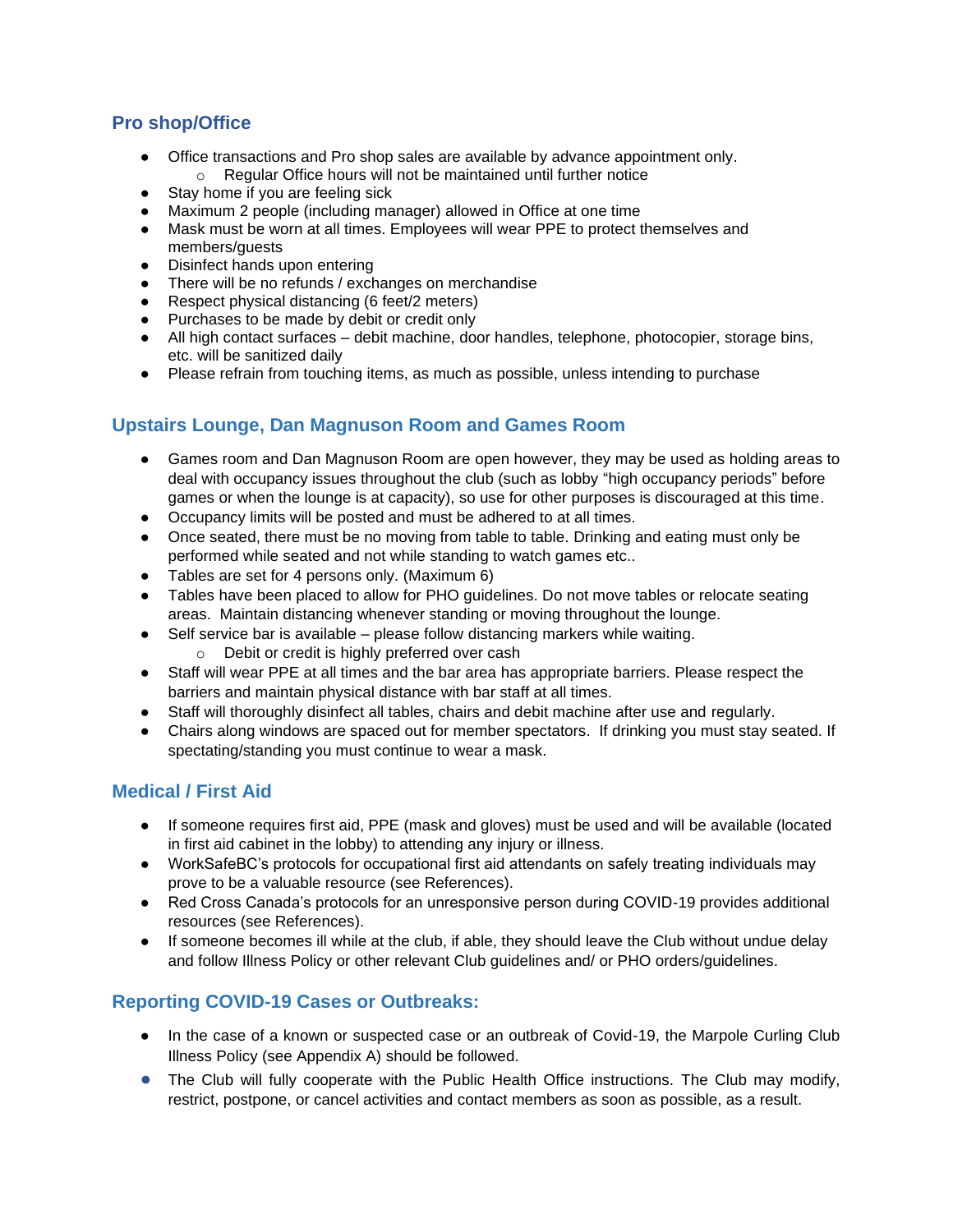#### **Health and Safety Issues:**

All people in the building are key in maintaining a safe curling and work environment. Any unsafe conditions or acts should be reported to the Health and Safety Committee members, posted in the lobby. The Health and Safety Committee will investigate as needed and address any concerns brought forward, as per provincial guidelines, in a timely manner.

The Health and Safety Committee will continually monitor for new, changed, or previously unanticipated risks and address these, in a timely manner, as appropriate.

#### **Appendices:**

- A. Marpole Curling Club Illness Policy
- B. Declaration of Compliance
- C. Curl Canada On Ice Marker Player Designation Layout / Player Designation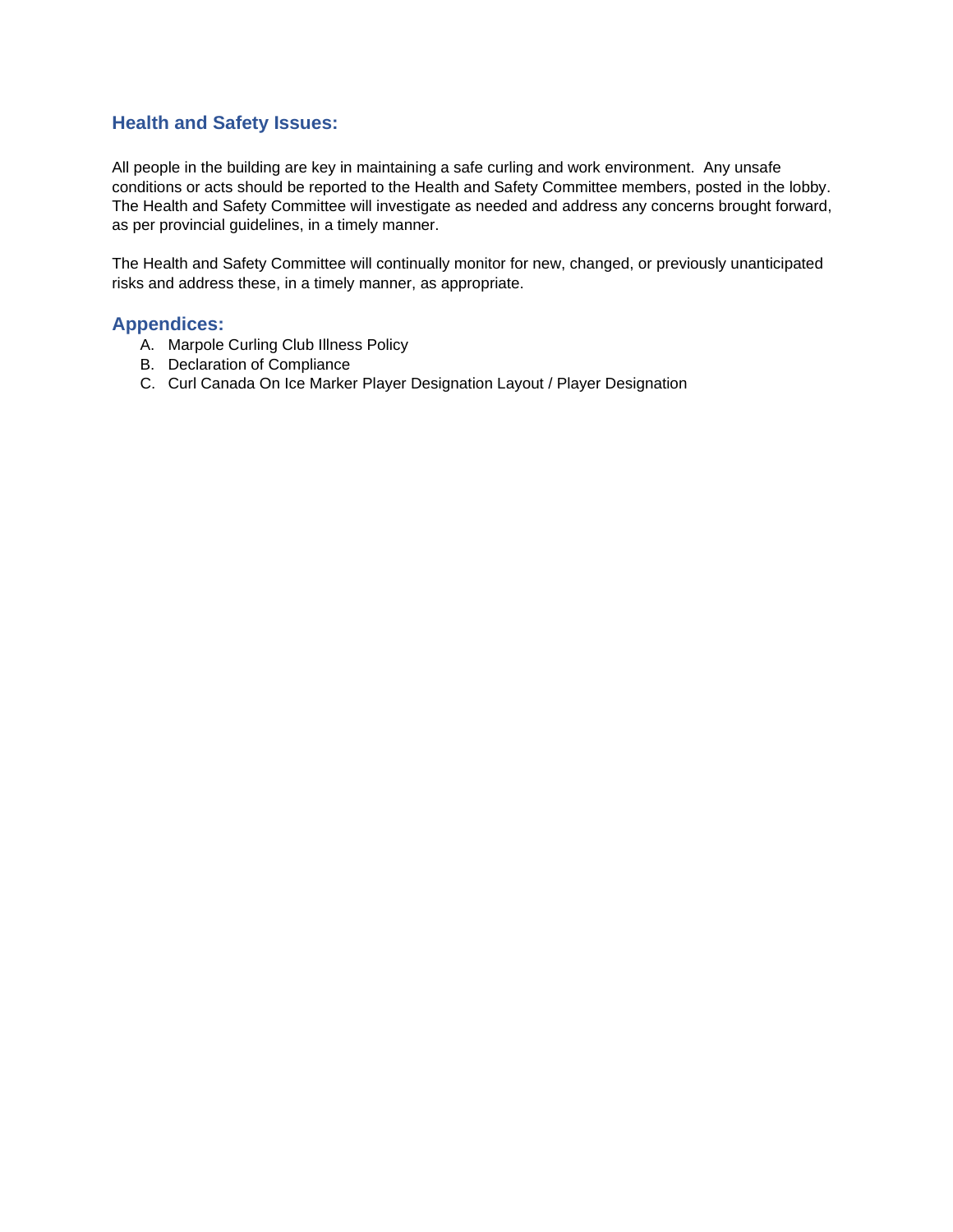#### **APPENDIX A: MARPOLE CURLING CLUB ILLNESS POLICY (v1.3, January 8, 2022)**

**Up to date link to latest policy can be found here: [http://marpolecurling.ca/communicable](http://marpolecurling.ca/communicable-diseasecovid-19-club-information-page/)[diseasecovid-19-club-information-page/](http://marpolecurling.ca/communicable-diseasecovid-19-club-information-page/)**

("Team Member" refers to any staff, participant, spectator, patron or volunteer)

- 1. Team Members must inform the Club Manager (or other person in a position of authority) without undue delay, if they feel any symptoms of COVID-19 (or other communicable disease). Key COVID-19 symptoms include fever, chills, loss of sense of smell or taste, difficulty breathing and or new or worsening cough.
	- a. See BCCDC website for up-to-date list of COVID-19 symptoms at http://www.bccdc.ca/health-info/diseases-conditions/covid-19/about-covid-19/symptoms.
	- b. If Team Members are unsure, they should use the self-assessment tool <https://bc.thrive.health/covid19/en> or through the COVID-19 BC Support App selfassessment tool.
- 2. Assessment
	- a. Team Members must review the self-assessment signage located throughout the facility each day before their shift/practice/activity to attest that they are not feeling any of the COVID 19 symptoms (or other communicable disease).
	- b. Management and other individuals in a position of authority, may visually monitor team members to assess any early warning signs of illness or pending illness.
		- i. Management (or other individuals in a position of authority) will remove Team Members from the facility if Team Member continuously displays key symptoms of COVID-19 (or other communicable disease), is noticed by
- 3. If a Team Member is feeling sick with COVID-19 symptoms (or other communicable disease), please enact the following procedure
	- a. If before attending the facility for work/practice/activity or other purpose:
		- i. They should remain at home, contact Health Link BC at 8-1-1 and not attend the Facility.
		- ii. No Team Member may work, participate in a practice/activity, or be a patron or spectator, if they are or become symptomatic.
			- 1. Access to the Facility will be barred.
	- b. If they feel sick and / or are showing symptoms while at in the facility for work/practice/activity or other purpose:
		- i. Management or other persons in a position of authority should remove them from the facility and send them home without undue delay.
		- ii. They should monitor symptoms for a 24 hour period.
			- 1. If symptoms have subsided after a 24 hour period, they may be allowed to continue work/practice/activity or other purposes at the Facility, unless otherwise directed by Health Officials.
			- 2. If symptoms continue, they will be removed for an additional 24 hour period of monitoring.
			- 3. If symptoms worsen, the Team Member will call 8-1-1 and follow the direction of Health Officials.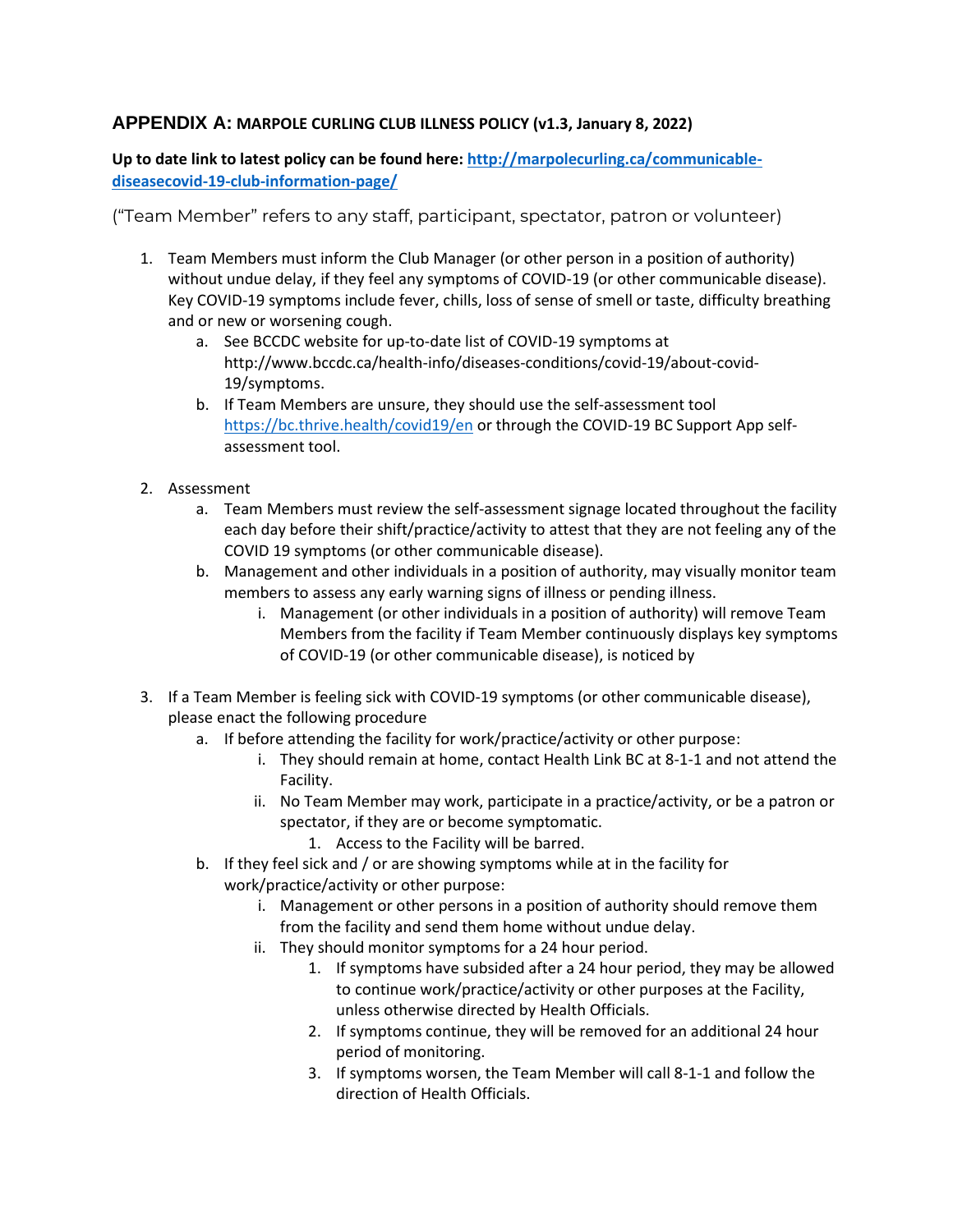- iii. If the affected Team Member is a coach or a member of a team, the entire team must monitor for symptoms.
	- 1. If any additional Team Member displays symptoms, they will be asked to follow the steps above (3(b)(ii).
- 4. If a Team Member tests positive for COVID-19
	- a. The Team Member will follow the direction of Health Officials.
	- b. The Team Member will not be permitted to return to the workplace/practice/facility unless clear of the virus, typically until:
		- i. 5 days have passed since symptoms started and/or;
			- 1. Unless Health Official direction indicates longer self-isolation is required.
		- ii. Symptoms have subsided and fever is gone (without the use of fever-reducing medications).
	- c. The Curling Club will follow the direction of Health Officials.
- 5. Team Members must Quarantine or Self-Isolate if they have been advised to by Health Officials
- 6. Team members who have been exposed to someone who has had COVID-19, must self-monitor for symptoms and follow the direction of Health Officials. For more information/ clarity please go to the following link [http://www.bccdc.ca/health-info/diseases-conditions/covid-19/self](http://www.bccdc.ca/health-info/diseases-conditions/covid-19/self-isolation)[isolation](http://www.bccdc.ca/health-info/diseases-conditions/covid-19/self-isolation)
- 7. The Curling Club and all curlers will follow the current guidance of the Local and Provincial Health Authorities.
- 8. If at any time the Public Health Office (PHO) guidelines change during the season, the PHO guidelines will take precedence. Current information on COVID-19 can be found here: <http://www.bccdc.ca/health-info/diseases-conditions/covid-19>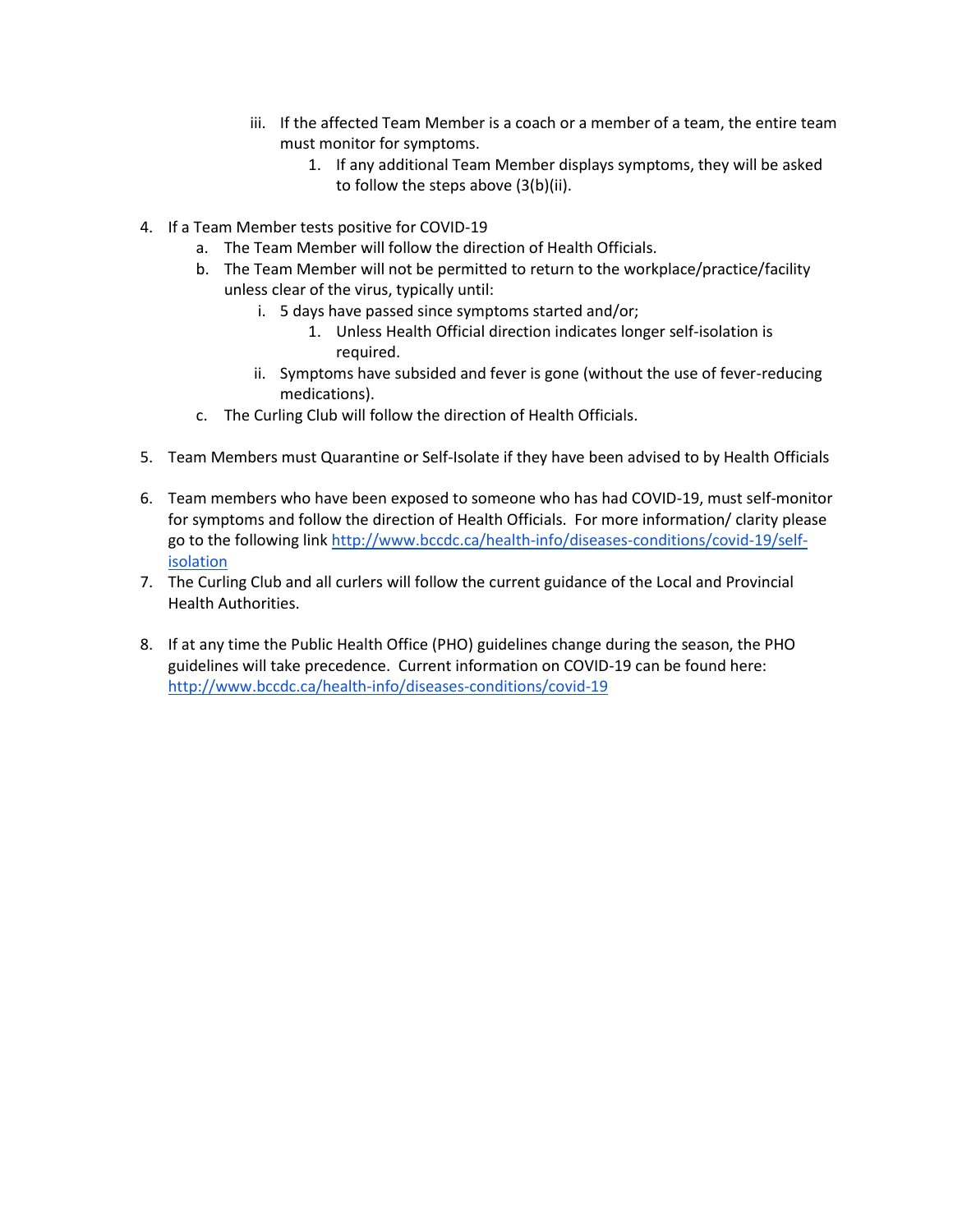#### **APPENIDIX B** # DECLARATION OF COMPLIANCE – COVID-19 (November 9, 2021)

**Up to date link to latest policy can be found here: [http://marpolecurling.ca/communicable](http://marpolecurling.ca/communicable-diseasecovid-19-club-information-page/)[diseasecovid-19-club-information-page/](http://marpolecurling.ca/communicable-diseasecovid-19-club-information-page/)**

##### WARNING! ALL INDIVIDUALS ENTERING THE FACILITY AND/OR PARTICIPATING IN SANCTIONED ACTIVITIES MUST COMPLY WITH THIS DECLARATION

Curling Canada, Curl BC, Marpole Curling Club (collectively the "Organization") require the disclosure of exposure or illness is in order to safeguard the health and safety of all participants and limit the further outbreak of COVID-19. This Declaration of Compliance will be kept safely, and personal information will not be disclosed unless as required by law or with your consent.

An individual (or the individual's parent/guardian, if the individual is younger than the age of majority) who is unable to agree to the terms outlined in this document is not permitted to enter the Organization's facilities or participate in the Organization's activities, programs, or services.

I, the undersigned being the individual named above and the individual's parent/guardian (if the individual is younger than the age of majority), hereby acknowledge and agree to the terms outlined in this document:

1. The coronavirus disease, COVID-19, has been declared a worldwide pandemic by the World Health Organization and COVID-19 is extremely contagious. The Organization has put in place preventative measures to reduce the spread of COVID-19 and requires all individuals (or their parent/guardian, when applicable) to adhere to the compliance standards described in this document.

2. The individual has not been diagnosed with COVID-19. OR If the individual was diagnosed with COVID-19, the individual was cleared as noncontagious by provincial or local public health authorities.

3. If the individual is a front-line worker (such as hospital staff, long term care staff, or other individual who interacts with individuals who have confirmed or suspected cases of COVID-19), the individual has worn proper and approved Personal Protective Equipment at all times whenever they interacted with an individual who has a confirmed or suspected case of COVID-19 in the last 14 days.

4. If the individual is not subject to point 3 above, they have not been asked to self-isolate by Health Officials, in the last 10 days.

5. The individual is attending or participating voluntarily and understands the risks associated with COVID-19. The individual (or the individual's parent/guardian), on behalf of the individual (when applicable)) agrees to assume those risks, including but not limited to exposure and being infected.

6. The individual has not, nor has anyone in the individual's household, experienced any signs or symptoms of COVID-19 in the last 14 days. Primary symptoms are fever, new or worsening cough, chills, difficulty breathing, and loss of taste or smell. Additional symptoms can be found at http://www.bccdc.ca/health-info/diseases-conditions/covid-19/about-covid-19/symptoms

7. If the individual experiences any signs or symptoms of COVID-19, or have been asked to self-isolate after submitting this Declaration of Compliance, the individual will promptly notify the Organization if they have been at the Facility in the previous 2 days prior to symptoms or during symptoms, and not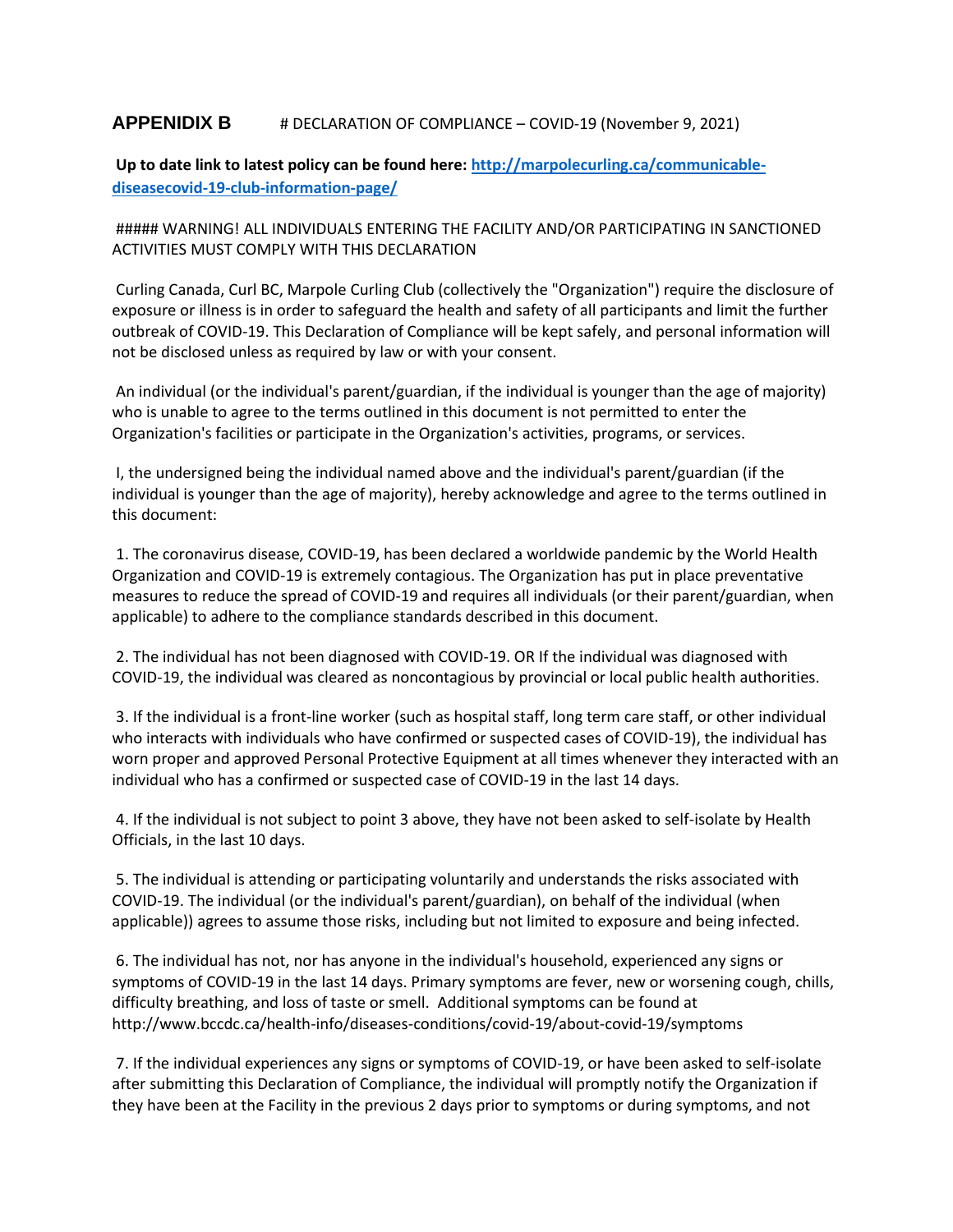attend any of the Organization's facilities, activities, programs or services until at least 10 days have passed since those symptoms were last experienced, or 10 days have passed since they were asked to self-isolate or until cleared as noncontagious by a Public Health Official.

8. The individual has not, nor has any member of the individual's household, travelled to, or had a layover in any country outside Canada. If the individual travels, or if anyone in the individual's household travels, outside Canada after submitting this Declaration of Compliance, the individual will not attend any of the Organization's facilities, activities, programs or services unless they have been successfully accepted into Canada with the Federal Government Entry requirements (see [https://travel.gc.ca/travel](https://travel.gc.ca/travel-covid/travel-restrictions/covid-vaccinated-travellers-entering-canada)[covid/travel-restrictions/covid-vaccinated-travellers-entering-canada\)](https://travel.gc.ca/travel-covid/travel-restrictions/covid-vaccinated-travellers-entering-canada) and have not been asked to isolate.

9. The individual is following recommended guidelines, including but not limited to, practicing physical distancing, trying to maintain separation of six feet from others, adhering to recognized hygiene best practices, and otherwise limiting exposure to COVID-19.

10. The individual will follow the safety, physical distancing, and hygiene protocols of the Organization.

11. The individual will bring their own personal items and personal equipment (such as water bottles, bags, towels, etc.) at their discretion and will not share their personal items or equipment with other individuals.

12. This document will remain in effect until the Organization, per the direction of the provincial government and provincial health officials, determines that the acknowledgements in this Declaration of Compliance are no longer required. If any changes are made during the season, the Organization will inform Members via the website.

13. The Organization may remove the individual from the facility or from participation in the activities, programs or services of the Organization at any time and for any reason if the Organization believes, in its sole discretion, that the individual is no longer in compliance with any of the standards described in this document.

14. The individual will follow all guidance in this Declaration throughout the season and will reassess their health status upon each entry to the facility. If any term cannot be complied with as originally declared, the individual will not enter the facility and will contact the Organization.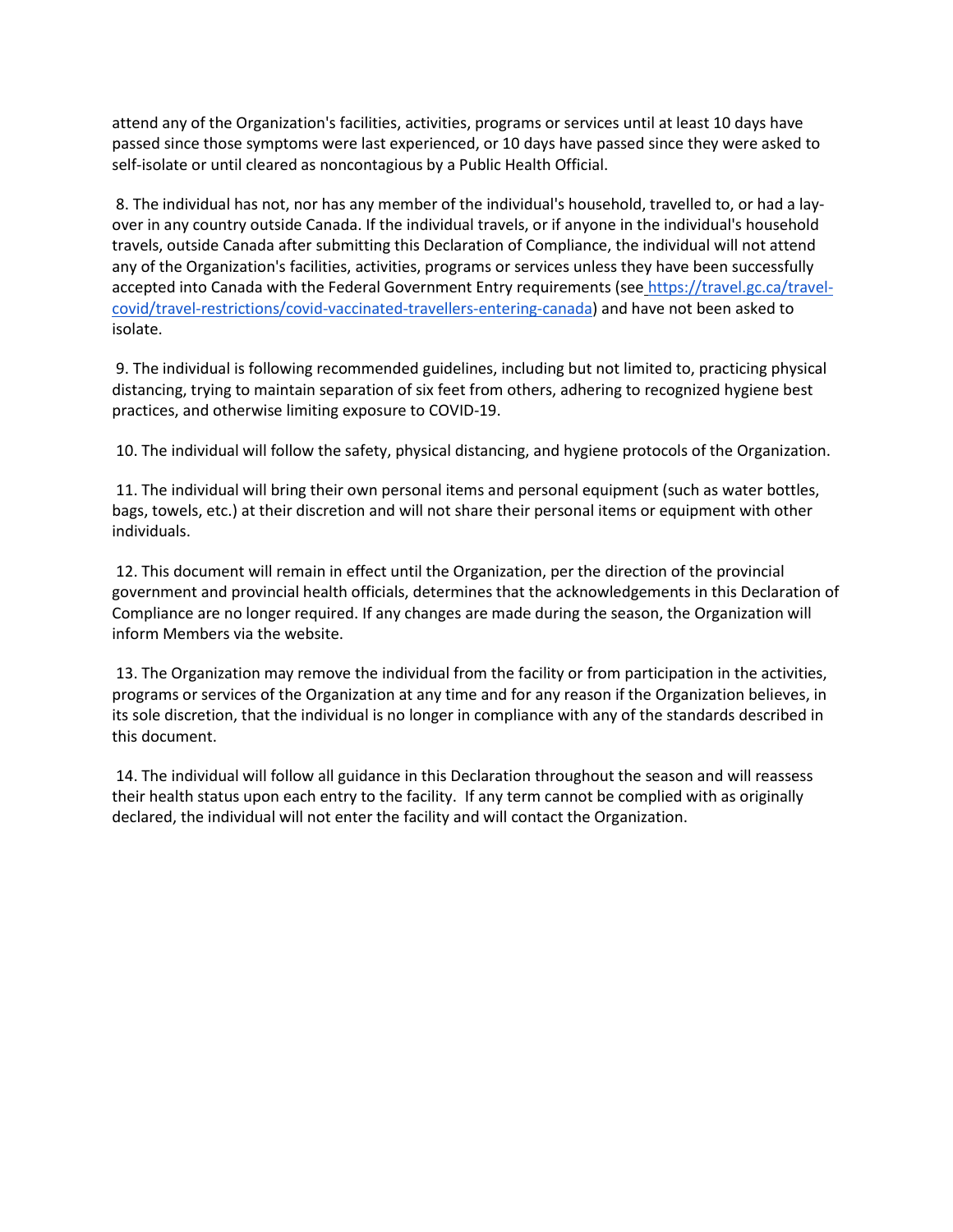

APPENDIX C – **Curling Canada On Ice Marker Player Designation Layout/ Player Designation**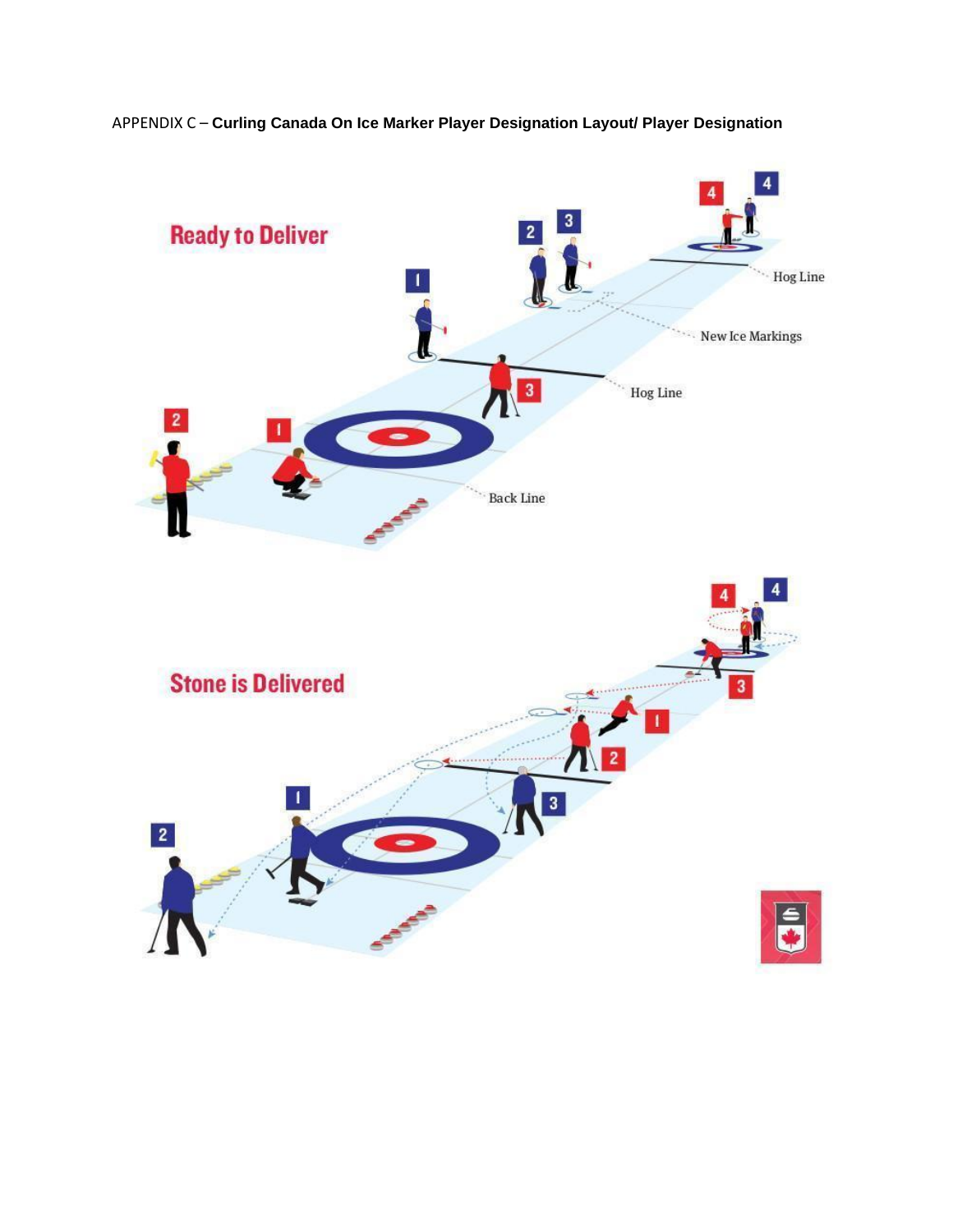# **Additional Resources**

#### **PROVINCE OF BRITISH COLUMBIA**

B.C.'s Restart Plan: https://www2.gov.bc.ca/gov/content/safety/emergency-preparedness-responserecovery/covid19-provincial-support/bc-restart-plan

B.C's Response to COVID-19: https://www2.gov.bc.ca/gov/content/safety/emergency-preparednessresponse-recovery/covid-19-provincial-support

PHO Orders: https://www2.gov.bc.ca/gov/content/health/about-bc-s-health-care-system/office-of-theprovincialhealth-officer/current-health-topics/covid-19-novel-coronavirus

#### **HEALTH RESOURCES**

Regional Health Authorities

Fraser Health: https://www.fraserhealth.ca/

Interior Health: https://www.interiorhealth.ca/Pages/default.aspx

Island Health: https://www.islandhealth.ca/

Northern Health: https://www.northernhealth.ca/

Vancouver Coastal Health: http://www.vch.ca/

BC COVID-19 Self-Assessment Tool: https://bc.thrive.health/covid19/en

BC Centre for Disease Control: http://covid-19.bccdc.ca/

Health Canada: https://www.canada.ca/en/public-health/services/diseases/coronavirus-disease-covid-19.html

Health Canada List of Disinfectants for use against COVID-19: https://www.canada.ca/en/healthcanada/services/

drugs-health-products/disinfectants/covid-19/list.html

#### **WORKSAFE BC RESOURCES**

Returning To Safe Operations

Sports and Recreation: https://www.worksafebc.com/en/about-us/covid-19-updates/covid-19 returning-safe-operation/sports-recreation

Restaurants, Cafes, and Pubs: https://www.worksafebc.com/en/about-us/covid-19-updates/covid-19 returning-safeoperation/restaurant-cafes-pubs

COVID-19 Safety Plan Template: https://www.worksafebc.com/en/resources/healthsafety/checklist/covid-19-safetyplan?lang=en